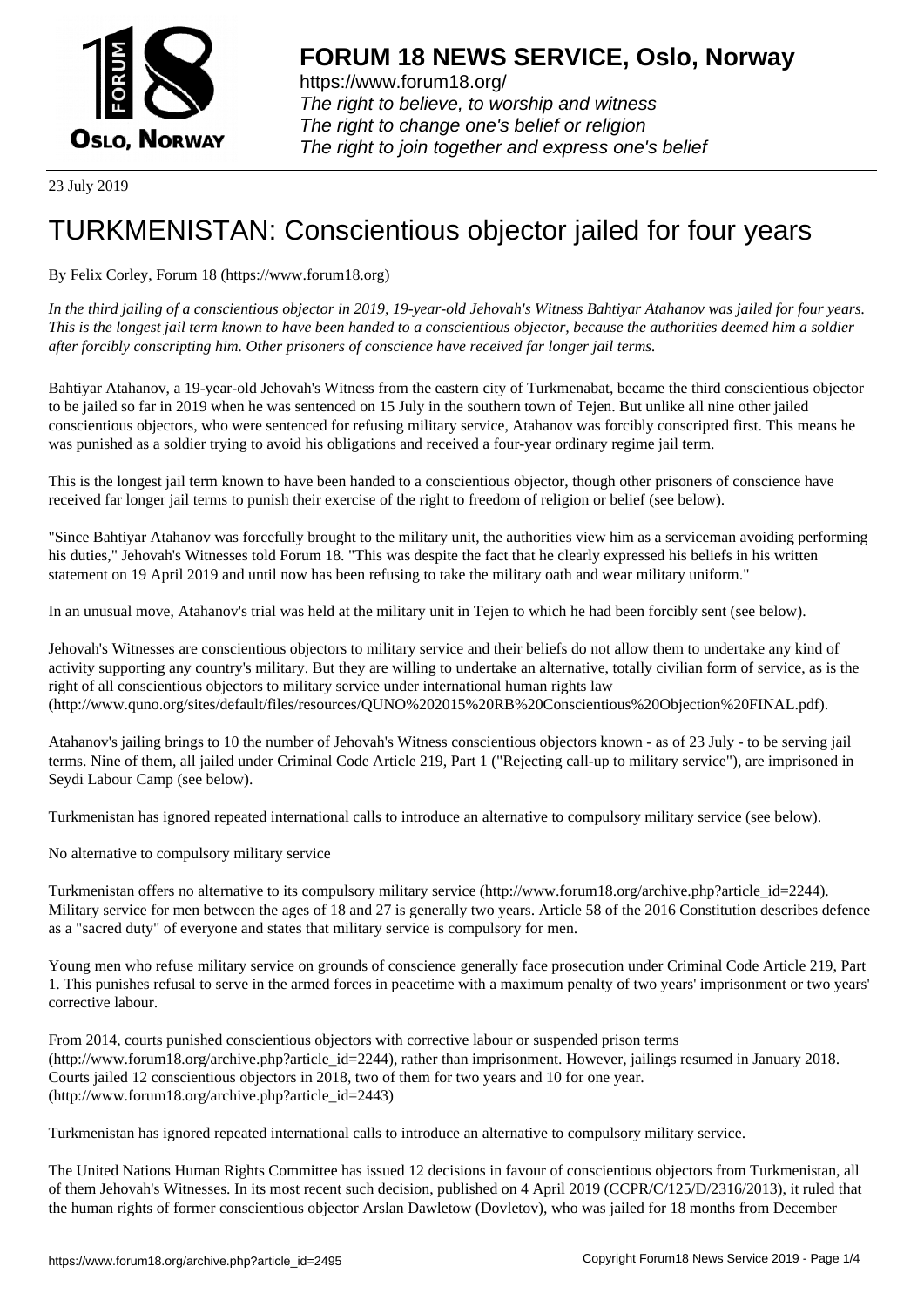The man who answered the phone on 23 July 2019 of the regime-appointed Chair of the Mejlis (Parliament) Human Rights Committee Yusupguly Eshshayev immediately put the phone down.

Neither the regime-appointed Human Rights Ombudsperson Yazdursun Gurbannazarova, nor Gurbanberdy Nursakhatov, a Deputy Chair of the government's Commission for Work with Religious Organisations and Expert Analysis of Resources Containing Religious Information, Published and Printed Production, answered Forum 18's phone calls.

Many prisoners of conscience

The 12 jailed conscientious objectors are among the many people Turkmenistan has jailed for exercising freedom of religion or belief. (http://www.forum18.org/archive.php?article\_id=2244)

Five Muslims who met to study the works of theologian Said Nursi failed to overturn their 12-year jail terms at Turkmenistan's Supreme Court in July 2018. Four of the five are in the top-security prison at Ovadan-Depe (http://www.forum18.org/archive.php?article\_id=2399), where prisoners have suffered torture and death from abuse or neglect.

Dozens of Muslims from in and around the eastern city of Turkmenabat were imprisoned in 2013 and after to punish them for their involvement in a Muslim study group. Most or all the prisoners are believed to be held at Ovadan-Depe. Relatives often have no information as to whether they are still alive. Three of the group are known to have died in prison. (http://www.forum18.org/archive.php?article\_id=2318)

Call-up, forcible conscription, arrest

In the spring call-up, Turkmenabat City Military Conscription Office called up local resident Bahtiyar Amirjanovich Atahanov (born 17 June 2000) for compulsory military service.

On 19 April Atahanov sent a statement to Lebap Regional Conscription Office (seen by Forum 18) setting out his refusal to perform such service because "according to God's command not to take up weapons and not to learn how to fight, I consider it impossible to go to military service and learn to fight". He asked for the possibility to do an alternative civilian service instead.

On 20 May, officials of Turkmenabat City Conscription Office "fraudulently" took Atahanov to the Conscription Office, Jehovah's Witnesses stated. They then forcibly transferred him the following day to Military Unit No. 37243 in the southern town of Tejen in Ahal Region. On 22 May, the unit commander formally accepted Atahanov into the unit, despite his refusal to swear the military oath in front of the country's flag or put on a military uniform.

On 30 May, the Military Prosecutor's Office opened a case against Atahanov under Criminal Code Article 344, Part 2. This punishes "Refusing to perform the duties of military service by simulating illness or other means with the aim of complete freeing from performing the duties of military service" with a jail term of up to seven years.

Atahanov was transferred from the military unit to pre-trial detention prison AH-D/1 at Yashlyk, 40 kms (25 miles) south-east of Ashgabat.

## Show trial?

On 15 July, a Judge from Tejen City Court came to the military unit to conduct the trial. Atahanov was sentenced to four years' ordinary regime imprisonment under Criminal Code Article 344, Part 2, Jehovah's Witnesses told Forum 18.

This is the second known occasion when a conscientious objector has been sentenced at a trial held in a military location.

Ikhlosbek Rozmetov was jailed for one year in July 2018 at a trial held in the conference hall of Gurbansoltan eje District Military Conscription Office in the northern Dashoguz Region. The court verdict said that the trial was open, but gave no reason for the decision to hold the trial in the Conscription Office. (http://www.forum18.org/archive.php?article\_id=2402) It is unknown if the trial was meant to send a signal to local young men of what happens to those who refuse compulsory military service.

In February 2012, senior school students were taken to a courtroom in the capital Ashgabat to watch Jehovah's Witness conscientious objector Akmurad Nurjanov being sentenced to a one-year suspended prison sentence. One fellow Jehovah's Witness described it as a "show trial". (http://www.forum18.org/archive.php?article\_id=1668)

Within days of his 15 July 2019 sentence, Atahanov lodged an appeal to Ahal Regional Court. He appears still to be held at the Yashlyk pre-trial detention prison.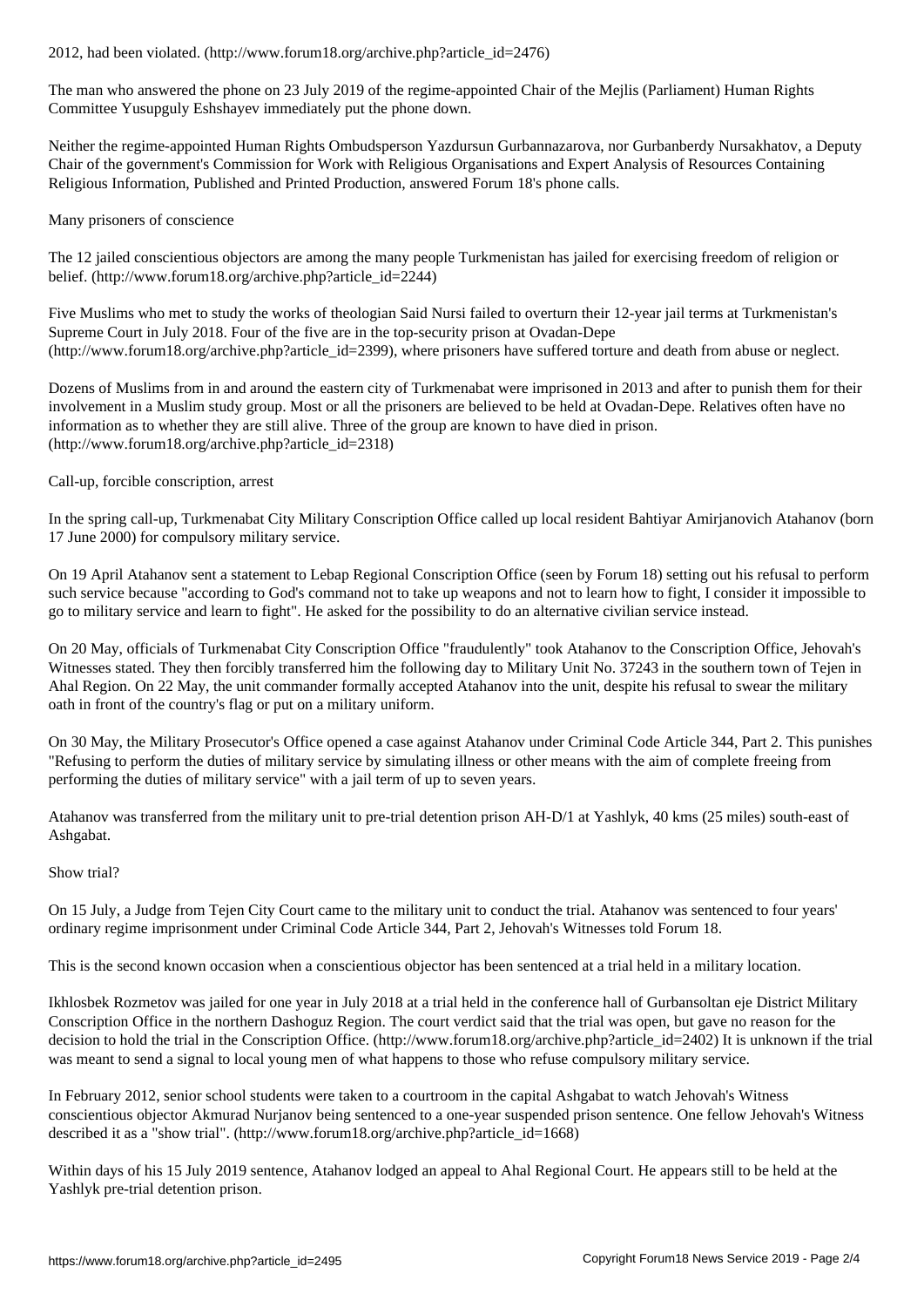On 6 and 7 June, after the Military Prosecutor's Office opened the criminal case against Atahanov, his grandmother Raima Atahanova appealed against the charges to the Presidential Administration and to Turkmenistan's General Prosecutor. She argued that the arrest of her grandson and the criminal charges were illegal, insisting that he had never joined the army as he had refused military service.

Atahanova's appeals were sent on to Ahal Regional Military Prosecutor's Office, where Senior Investigator Maksat Dangatarov rejected them. In his 14 June decision, seen by Forum 18, he claimed that Atahanov had known of his obligation to conduct military service and had deliberately refused to do so. He dismissed Atahanova's assertions, claiming that they had been investigated and that "numerous testimonies" back up the prosecution case.

Senior Investigator Dangatarov wrote to Atahanova on 14 June, informing her that her appeals had been rejected.

Forum 18 reached Ahal Regional Military Prosecutor's Office on 23 July, where officials seemed to be aware of the prosecution of Atahanov. However each time it called, officials said Senior Investigator Dangatarov was out and no one else was available to explain why the criminal case had been brought against Atahanov.

Nine jailed conscientious objectors in Seydi Labour Camp

Atahanov's jailing brings to 10 the number of Jehovah's Witness conscientious objectors known - as of 23 July - to be serving jail terms. Nine of them, all jailed under Criminal Code Article 219, Part 1, are imprisoned at the harsh Seydi Labour Camp in the desert in Lebap Region.

The address of the Seydi Labour Camp is:

746222 Lebap velayat

Seydi

uchr. LB-E/12

Turkmenistan

Three Jehovah's Witnesses were freed from Seydi Labour Camp after serving their full one-year ordinary regime jail sentences handed down in July 2018 (http://www.forum18.org/archive.php?article\_id=2400). Veniamin Genjiyev was freed on 25 June, Ikhlosbek Rozmetov on 11 July and Maksat Jumadurdiyev on 17 July, Jehovah's Witnesses told Forum 18.

In his complaint to the United Nations (UN) Human Rights Committee, former Jehovah's Witness prisoner of conscience Aibek Salayev stated that conditions in the Seydi Labour Camp where he was held were "inhuman".

Salayev noted that the Camp was "known for its overcrowdedness, harsh climatic conditions, scarce supplies of food, medication and personal hygiene products, and for tuberculosis, skin diseases, its very high mortality rate, and physical abuse" (http://www.forum18.org/archive.php?article\_id=2244). He was also threatened by officials with rape in the Camp.

The UN Human Rights Committee found that Turkmenistan jailed Salayev and another Jehovah's Witness former prisoner of conscience Vladimir Nuryllayev on fabricated charges to punish them for exercising their right to freedom of religion and belief, and that Salayev was tortured in pre-trial detention (http://www.forum18.org/archive.php?article\_id=2476). The UN published the Decision (CCPR/C/125/D/2448/2014) on 18 April 2019.

List of known jailed conscientious objectors

Ten conscientious objectors to compulsory military service (listed below) – all of them Jehovah's Witnesses – are known to be serving prison sentences. Nine were jailed under Criminal Code Article 219, Part 1 ("Rejecting call-up to military service"), Atahanov under Criminal Code Article 344, Part 2:

1) Mekan Orazdurdiyevich Annayev; born 22 June 1999; sentenced 26 June 2018 Turkmenbashi City Court; no appeal to Balkan Region Court; two year ordinary regime labour camp.

2) Isa Muslimovich Sayayev; born 14 May 1994; sentenced 9 August 2018 Koneurgench City Court; appeal rejected 11 September 2018 Dashoguz Regional Court; one year ordinary regime labour camp.

3) Ruslan Khadynyaz oglu Artykmuradov; born 24 May 2000; sentenced 13 August 2018 Sayat District Court; appeal rejected 11